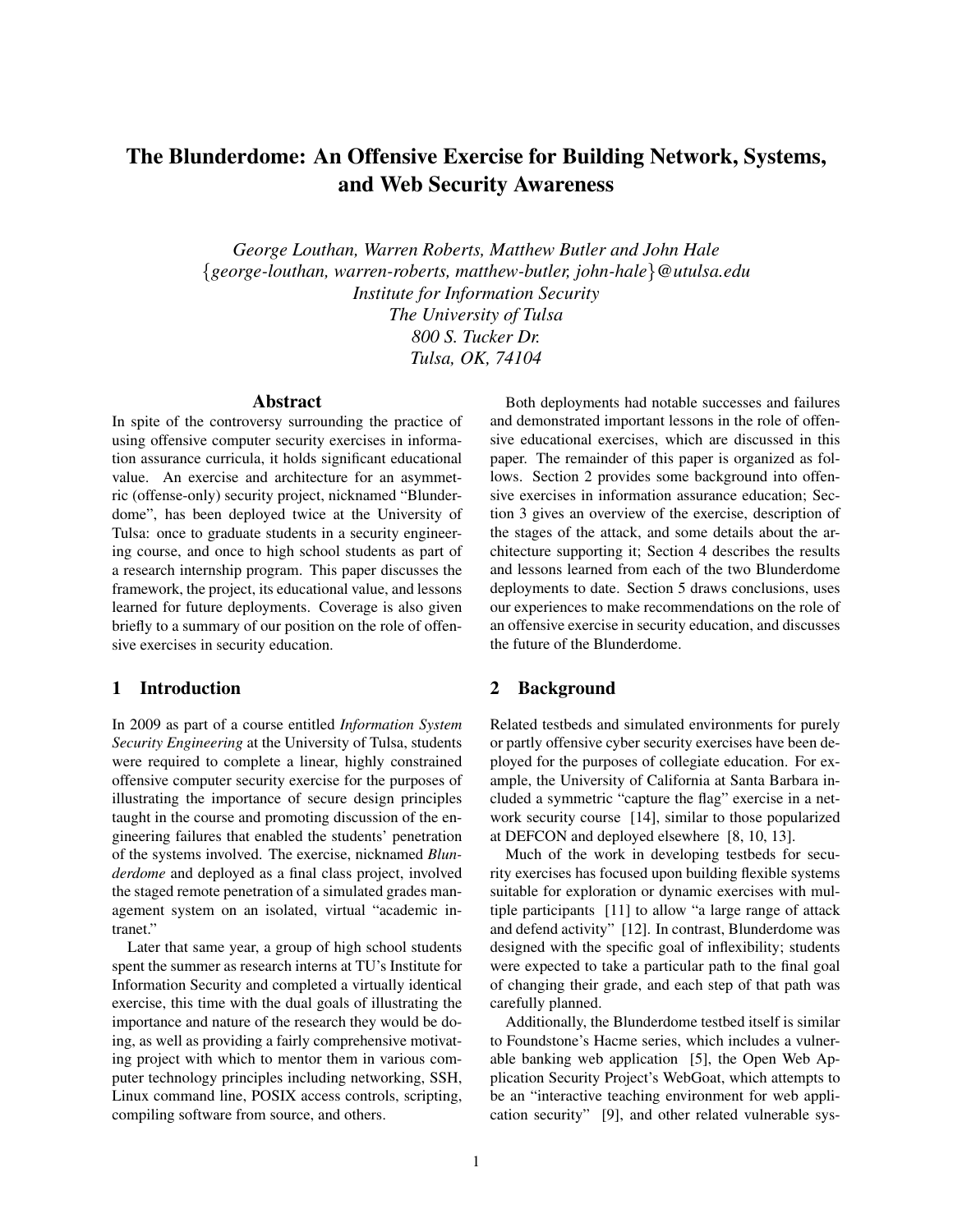tems. Though Blunderdome can rightly be considered a descendant of these projects, it differs from them primarily because of its addition of network and systems security components, its strictly enforced linearity, and its clear goal-oriented narrative.

## 3 Exercise Details

## 3.1 Overview and Architecture

The objective was to provide students with a vulnerable but real world system that they would be able to completely control given only publicly available information about the system. The Blunderdome testbed simulates an academic network and grade management system, logically comprised of three main components: a web service, a login server, and a firewall.

- Web Service A grades management web service runs on an "internal" web server, allowing access based upon a username and password pair; this service is vulnerable to SQL injection and was implemented as a single web server for the entire class backed by a separate database for each student.
- Login Server An Ubuntu Linux server running OpenSSH with no additional patches installed is designated for each student; remote authentication is enabled using public keys only. This server simulates a remotely accessible machine within the academic network and serves as the entry point to the network. A root-owned file (readable only by the root user) on the login server contains the address and access credentials for the web service. Each student received different access credentials. Ubuntu 7.10 was chosen because it shipped with both key generation and privilege escalation exploits.
- Firewall Largely off-limits for the purposes of the assignment, a firewall controls access to the internal services. Only port 22 (secure shell) was open to the outside, requiring the students to perform the attacks in proper sequence and the use of SSH tunneling to access the internal web service.

Deployment makes heavy use of virtualization, requiring only two physical servers: a well-secured Linux machine with two network interfaces operating as the firewall; and a virtual machine host, which hosts a single virtual web server and one virtual login server per student. The login servers are produced from a master copy with a duplication script and are identical, except for (i) different SSH keys, generated by the guest OS; and (ii)



Figure 1: The Blunderdome architecture

different login credentials files for the web service, generated by the duplication script. See Figure 1 for a diagram of the exercise network's architecture.

By design, the assignment is highly linear: a precondition of each attack is a postcondition of the preceding attack. Furthermore, each individual stage includes a grading requirement allowing progress to be tracked (and, if necessary, partial credit to be assigned). The remainder of this section describes in detail each of the three stages of the assignment, summarized in Figure 2.

# 3.2 Network Attack

We used an Ubuntu 7.10 installation with an OpenSSH server installed and no additional patches applied for the login server, which hosted the first stage of the assignment. Ubuntu 7.10 shipped with a vulnerable version of OpenSSL. The random generator was inadvertently compromised by Debian package maintainers, and as a result it was only capable of generating 32,767 different key pairs [2]. The students were aware that the systems were running an unpatched version of Ubuntu 7.10, but were not initially provided details about this vulnerability, which they were expected to discover through their own research.

Given the very narrow key pair search space, students were expected to be able to determine a system's private key using the available public key. Students took several different approaches to this problem. Some attempted to generate all possible key pairs until they found the private key matching the public key to their systems. Others found online resources that provided all possible key pairs, and searched the content of the public keys to find a match. The simplest approach students found was to do a web search for the public key's fingerprint, which would return results with the key pair. Using the user-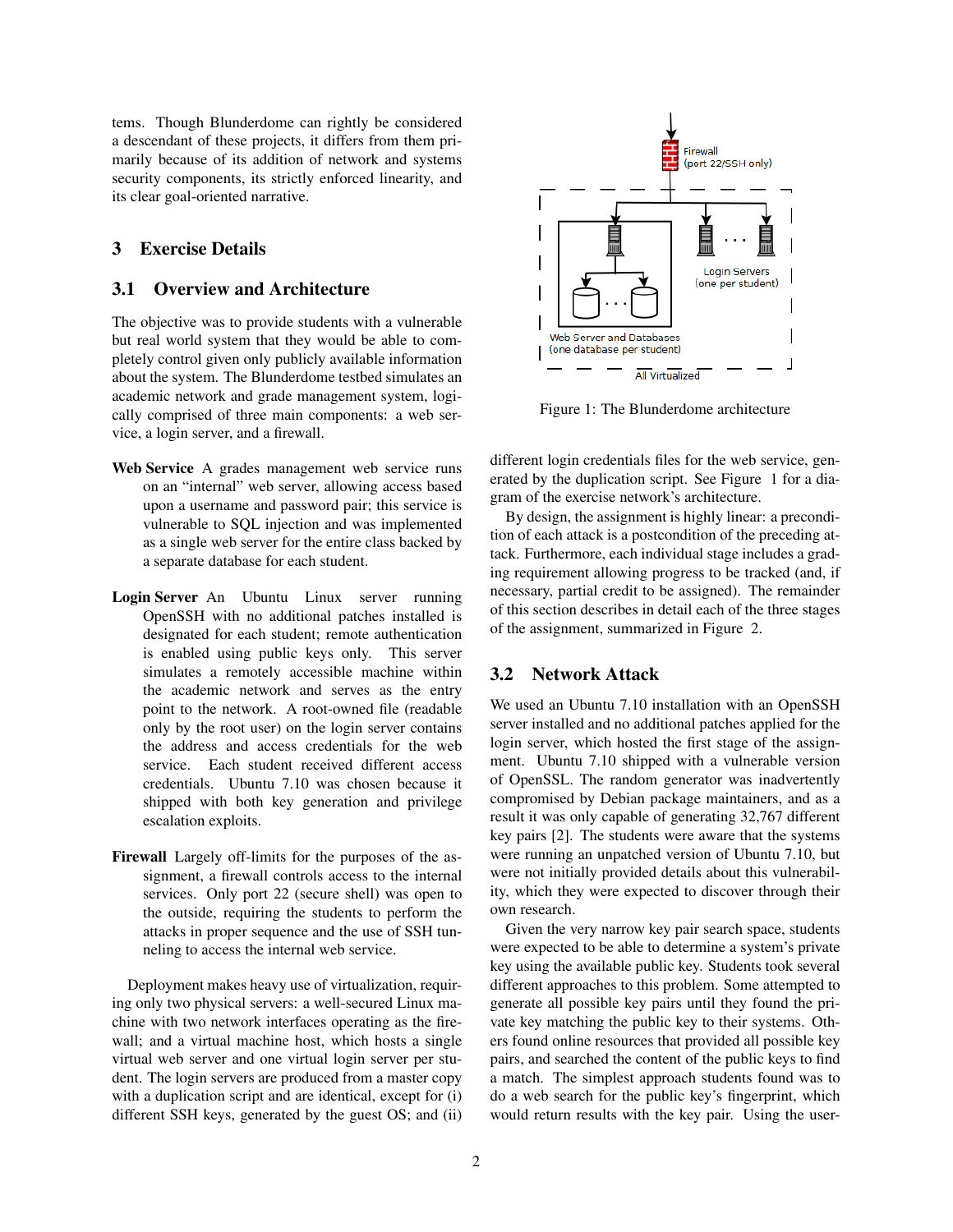| Stage                   | Precondition      | Attack            | Proof                                   |
|-------------------------|-------------------|-------------------|-----------------------------------------|
| Gain remote user access | SSH public key    | Break weak pub-   | Create<br>a<br>user-<br>owned text file |
|                         | available (given) | lic key           |                                         |
| Gain root access        | User-level access | Execute           | Create<br>root-                         |
|                         |                   | vmsplice          | owned text file                         |
|                         |                   | privilege escala- |                                         |
|                         |                   | tion              |                                         |
| Change grade            | Address and cre-  | Execute SQL in-   | Altered grade in                        |
|                         | dentials for web  | jection           | database                                |
|                         | service           |                   |                                         |

Figure 2: Precondition, attack, and grading requirements for each stage of the Blunderdome assignment

name appended to the public key and the private key derived through the methods above, students were able to log in to their target system as a non-administrative user.

## 3.3 Systems Attack

Once students had non-administrative access to their target system, they were expected to read a file that was owned by the root user without public read access. This file contained a username and password that the user would need for the next phase of the project. Once again, students had to research the system that they were attacking.

The Linux kernel that shipped with Ubuntu 7.10 was vulnerable to a kernel level exploit in the vmsplice system call [3]. Students were able to download C code and compile it for the target system. When executed, the software would exploit the vmsplice vulnerability, and present the user with a root shell. The user was then able to read the username and password out of the specified file to continue to the next phase of the project.

# 3.4 Web Service Attack

The last phase of the project used a custom-built web service that would allow students to check their fictional "grades." The site prompted each user to enter his username, and the web server would return the user's grade in the class. Students were instructed to change their grade from an F to an A. The web service was susceptible to a fairly simple SQL injection, which allowed students to make the change. As each student's login credentials result in the web service's accessing a different database, students could only modify their own grades, not the grades of other students in the class.

#### 4 Deployments

#### 4.1 Graduate Course

The Blunderdome project was first deployed to a graduate level course titled Information System Security Engineering. Students were given one week to complete the three phases of the project. Students were encouraged to discuss the project with others in the class, but each student was required to perform the exploits himself.

The students most experienced with a Linux environment were able to complete the assignment within two days of the assignment. Most of the students who struggled were unfamiliar with SSH public key authentication, so they were provided with a guide for using keys with PuTTY. Once the students understood how to use public key authentication, most of them completed the remainder of the assignment with relative ease.

To put the assignment in context, the course is concerned with methodologies for security engineering and elements of secure software development. The course engaged case studies of well known endeavors in secure system design to present core principles security engineering. A study of the design of video game consoles (e.g. the Xbox) focused attention on the development of security requirements and architecture. A review of seminal writings on the Multics operating system shone the spotlight on principles of secure design.

With respect to secure software development, students were exposed to a variety of network and system flaws, attack vectors, and corresponding mitigative best practices in programming. Treatment of this portion of the course encompassed a range of vulnerabilities and exploits, spanning system domains and levels. For example, coverage was given to buffer overflow attacks, weaknesses in cryptographic protocols, and flaws in web applications (intentionally the three classes of attacks in the Blunderdome exercise). The educational target here is twofold: (i) make students aware of common weaknesses in system design and implementation, and (ii) catalyze an internal dialogue on best practices of secure software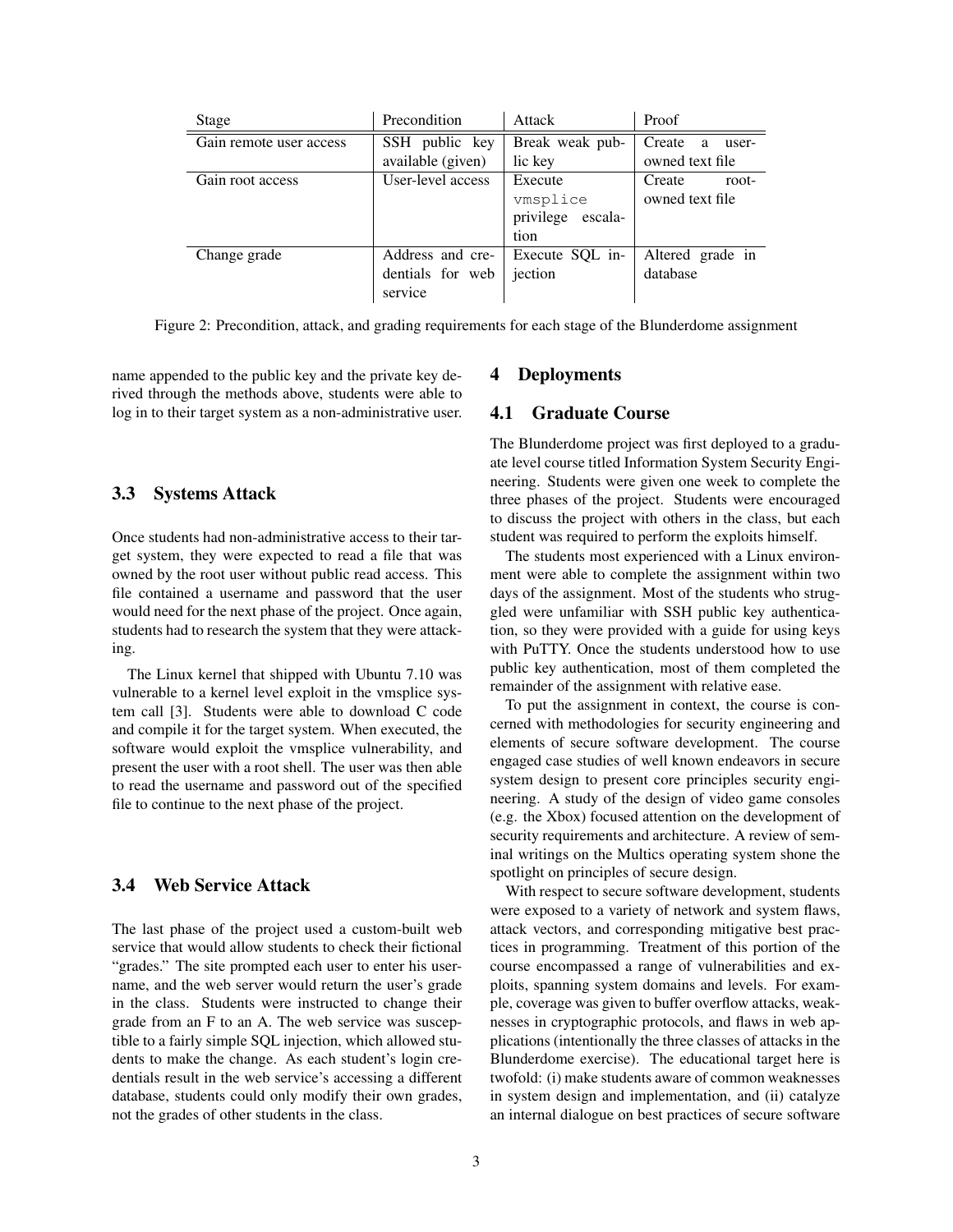programming and maintenance as part of the the system development life cycle.

#### Lessons Learned

Lessons from the Blunderdome experience in its graduate course deployment can be framed in terms of the course's students and in terms of the exercise itself. On the part of the students, the exercise served primarily to cement or emphasize the coursework's importance and relevance. As for the Blunderdome exercise itself, three major lessons are discussed: how specific difficulties that students experienced reflect upon the university's curriculum, how the course and exercise could have been better integrated with each other, and concerns about a lack of student buy-in to the exercise.

Students. The Blunderdome exercise challenged students to accomplish three sequential exploits with four key messages, italicized below. Investigations required in the first step of the exercise attack chain revealed to students some of the *frailties in software development and distribution processes*. The privilege escalation exploit challenged students to find, acquire and launch exploit code for a documented vulnerability, which proved for most to be a frighteningly simple task. A key takeaway from this was *the importance of regular patching and updates of system software*. The last link in the attack chain – the SQL injection attack – reinforced input validation as best practice in secure coding, and in a broader context *the value of a mature software development process that respects security as a fundamental system property*. Ultimately, the exercise demonstrated *the potential for vulnerabilities at all layers of the information system stack*; the main lesson to the students was visible, hands-on reinforcement of the importance of design issues taught in the course.

Blunderdome. Perhaps the most striking lesson of the Blunderdome exercise was revealed by the nature of the students' difficulties in completing it. Two aspects of the exercise caused a disproportionately large number of students to ask for assistance: configuring secure shell authentication using keys, and performing SSH tunneling. After the basic concepts were explained or references to instructional material regarding those two techniques were provided, those same students had little to no problems executing the rest of the exercise.

This calls to mind the position espoused, among others, by Dornseif, *et al.*, (who also advocate teaching using offensive exercises) that the focus on "long-term methodical knowledge instead of short-term system knowledge" results in gaps in practical knowledge among students [4]. This view holds with the Blunderdome experience, in which the architectural, theoretical, and securityoriented aspects of the exercise (breaking the keys, deploying the buffer overflow exploit, and writing an SQL injection) were met with less difficulty than what might be considered the technical minutae of the particular systems in use.

Though the Blunderdome exercise was devised and deployed as a practical final course project, this was probably not the most suitable way to integrate it into the course. A key potential benefit of the exercise is to generate in-class discussion regarding the causes and possible remediation of design issues resulting in the deployed vulnerabilities; as a final project these opportunities were extremely limited to the three lecture sessions remaining at the end of the term.

Furthermore, because of the staged and linear nature of the exercise (which we still regard as an advantage from an educational standpoint), it or a richer variation thereof would have been very well suited to a much longer period of time, with in-class discussion and lectures associated with issues relating to each stage of the attack occuring as each stage is assigned and completed. Instead, as it was deployed, much of the exercise took place in something of a curricular vacuum.

Perhaps because of the apparent isolation of the exercise, we were concerned and somewhat disappointed with what we perceived as a lack of "buy-in" from the students. Several seemed unclear as to the way that the project fit in with the coursework so far. For this reason, a significant effort should be made to ensure tight integration of the exercise with the course – we regard this as the most important practical lesson about future deployments.

## 4.2 High School Interns

During the summer semester the University of Tulsa offers high school students the opportunity to gain exposure to university level academic research. The summer after deploying Blunderdome for graduate students it was deployed for the visiting high school students. Most of the students had very little experience with most of the technologies involved in Blunderdome, having had little formal computer science education except for perhaps one or two semesters of computer programming high school coursework.

The interns were given an assignment sheet similar to that which was provided for the graduate course, but were given as much time as necessary to complete the task. For many of the high school students Blunderdome was their first exposure to Linux and asymmetric key authentication, let alone the vulnerabilities they were charged with exploiting. For this reason, the high school students were given a greater degree of guidance than the graduate students were; in fact, a graduate student supervised their progress directly during the duration of their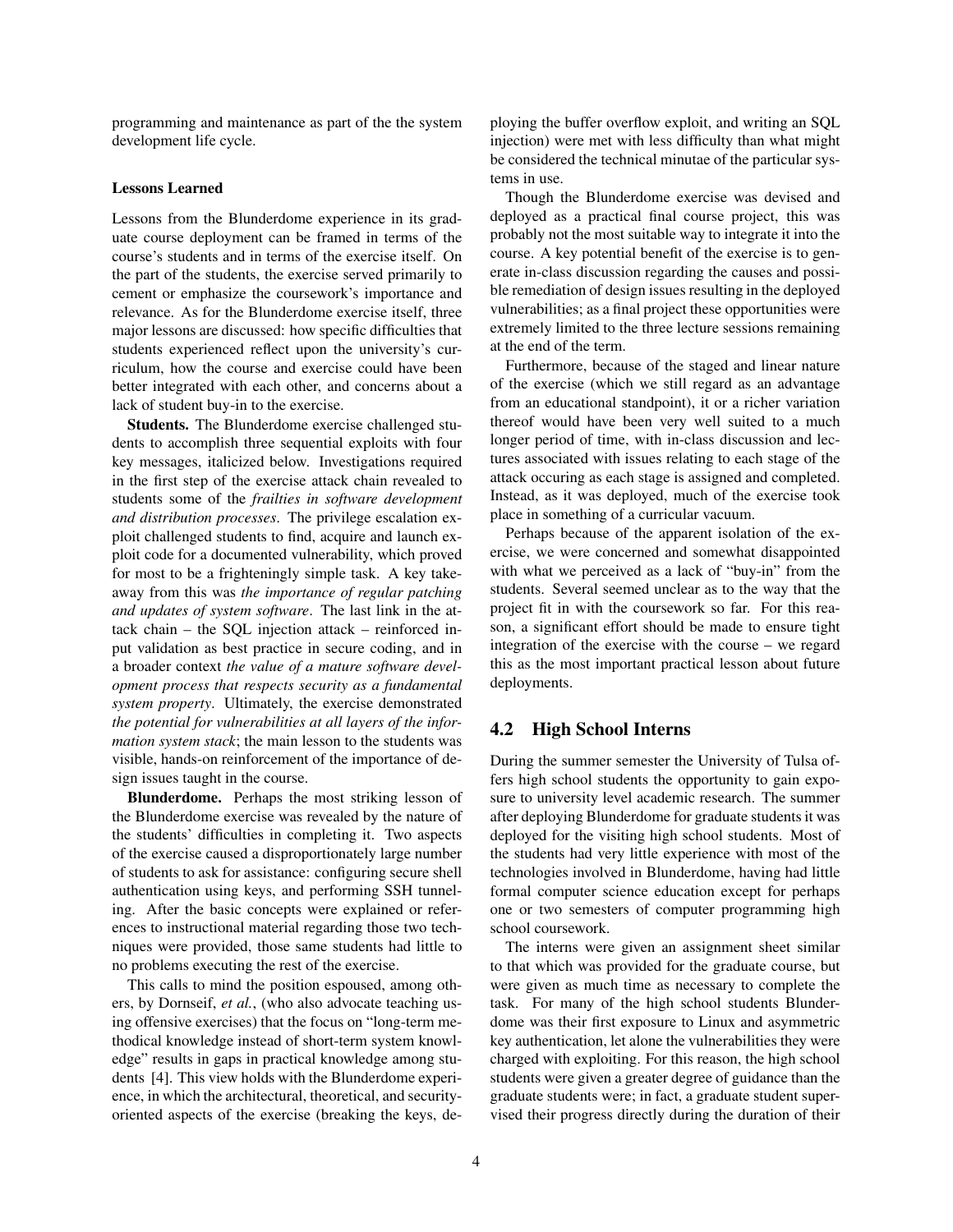on-site work.

There were several goals in deploying the exercise to the interns: to demonstrate the nature and importance of the security research they would be doing; to provide a realistic exercise that would hopefully disillusion them about the nature of security and hacking (i.e. demonstrate that computer security is more about understanding the systems involved than dramatic hacking scenarios); to gauge their level of technical expertise in order to inform their assignment to projects; and to provide a unified scenario to motivate and teach the basic technical principles involved.

#### Lessons Learned

The lessons learned are again separated into those successfully imparted to the students and those regarding the Blunderdome exercise itself. Many of the goals for student education were achieved quite successfully. We also learned important lessons about the level of technical ability that can be assumed for high school students, and the usefulness of an interesting motivating exercise for teaching basic systems and network principles.

Students. The exercise exposed them to a Linux command line. They learned how to use key pairs to securely log into a remote system. They learned about POSIX access control matrices and how one user could prevent another user from gaining access to a particular file. Particularly successful were the aspects that required compiling the exploit from source, which allowed us to teach the GNU toolchain; scripting the breaking of the key pair; and the requirement to tunnel traffic through SSH, which enabled a fairly comprehensive discussion of computer network fundamentals.

At the same time they learned about the vulnerabilities exploited by Blunderdome. Like the graduate students, they were exposed to the risks of not keeping a system's software up to date. They gained the experience of investigating known weaknesses in software, and seeing how easily those weaknesses can be exploited. While researching the causes of the vulnerabilities the interns were able to see the importance of following good programming practices, in particular the lapses that made Blunderdome's exploits possible. They learned the vocabulary used by security professionals and a basic taxonomy of the exploits.

Blunderdome. One lesson was that, although it would be a mistake to underestimate the capacity for the students to learn lessons typically taught in graduate computer security classes, there was a significant need for a mentor to be available continuously in order to teach the principles involved. Given an experienced teacher to assist them, the Blunderdome exercise can be walked through over the course of a fairly intensive week of work, during which the mentor must be available to explain the background knowledge virtually from scratch.

Perhaps the most powerful takeaway from the high school students' experiences with the Blunderdome is related to the problem mentioned above with the graduate students' lack of "buy-in" to the exercise. This problem did not exist for the interns. In fact, the very fact that the students bought into the exercise so thoroughly is what permitted its success. Several of the high school students, though they were not encouraged to do so, worked on the Blunderdome exercise from home. Even though they made little progress on the assignment proper, we discovered that they returned the next day with notably improved background knowledge. The power of a motivating exercise to drive this sort of eagerness should not be underestimated. In fact, this was the most valuable aspect of Blunderdome in the high schooler deployment.

## 5 Conclusions

# 5.1 Offensive Exercises in a Security Curriculum

Although the precise role of offensive exercises in a cyber security education program remains somewhat controversial [6, 7, 15], they have become commonplace in cyber defense competitions and information assurance curricula [8, 10, 12, 13] and are a method of measuring or comparing the health and rigor of educational programs. The benefit of concrete exposure to vulnerabilities and exploits in these classes may spark the imagination and raise the level of enthusiasm of students. The integration of ethics, law and policy is an important counter balance to incorporating these kinds of exercises early on in an information assurance curriculum.

Educational objectives of including offensive exercises in specialty or elective information assurance classes are more targeted, and typically require extending the exercises to meet those specific targets. For courses in security audit and penetration testing, the objective may be exposure to methodologies and processes or to gain proficiency with certain exploitation techniques and tools. In either case, an infrastructure similar to Blunderdome may be used to create a rich environment in which to master requisite skills and concepts.

In courses that stress security operations, a Blunderdome-like framework tied to a virtual enterprise network can be used to underscore and implement management principles of monitoring, patching and incident handling. Courses that emphasize secure coding or security engineering also may benefit from the inclusion of offensive exercises. An offensive exercise may illuminate architectural weaknesses of an engineered security solution or provide a launching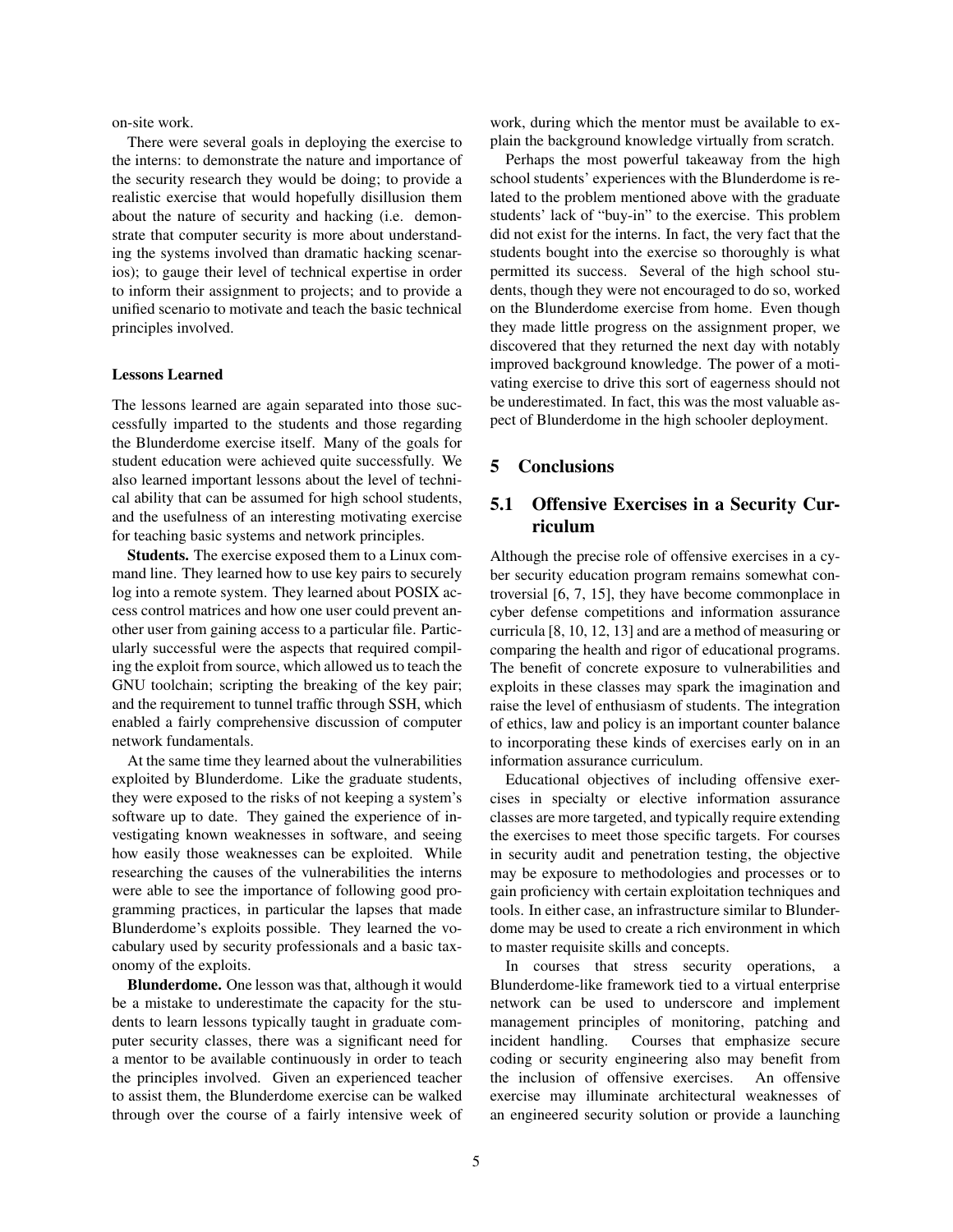point for discussion of secure coding practices. Used in this way, offensive exercises should be augmented with task elements that challenge the student to remediate or re-engineer flawed systems and code. Moreover, they offer valuable insight into an adversary's frame of mind for system engineers and developers.

Finally, offensive exercises are, to many students, simply more *fun* than other practical technical assignments. Although they must always be tempered with an ethical emphasis, the benefits of capturing students' attention (particularly younger students) with an exercise carrying the perception of drama or excitement in order to teach important technical content should not be overlooked.

# 5.2 Future Work

The immediate future of Blunderdome lies in further integration with our information assurance curriculum. Primarily, Blunderdome will be revised to better match the material presented in the Information System Security Engineering course and to include both more recently discovered vulnerabilities and more recent software. In keeping the exercise current, we hope to increase student interest in the assignment—there is a significant difference in compromising three-year-old software and compromising software that the student might have used less than a year ago.

In addition to being revised for Information System Security Engineering, Blunderdome may also form the foundation of the new semester project for Secure Electronic Commerce. Secure Electronic Commerce has long featured a semester-long practical exercise focused on internet banking in which was offensive strategies such as brute-forcing PINs and phishing for encryption keys were allowed, but not required. The exercise is supported by a monolithic, custom-written server that simulates bank and trading operations and supports a linear progression of assignments which implement increasingly advanced forms of authentication to protect student transactions. Basing the Secure Electronic Commerce exercise on Blunderdome would not only give it an increased sense of verisimilitude and practical worth by using common software, but also allow for a better contained and more nuanced simulation environment.

Finally, we are interested in expanding the Blunderdome exercise into the realm of exploiting server misconfiguration. While software vulnerabilities pose significant risks to organizations' security stances, misconfiguration is often the mistake that lies at the heart of real life security breaches [1], and a practical offensive exercise would complement our courses which focus on secure system administration and enterprise security management.

# 6 Acknowledgments

This material is based on research sponsored by DARPA under agreement number FA8750-09-1-0208. The U.S. Government is authorized to reproduce and distribute reprints for Governmental purposes notwithstanding any copyright notation thereon. The views and conclusions contained herein are those of the authors and should not be interpreted as necessarily representing the official policies or endorsements, either expressed or implied, or DARPA or the U.S. Government.

## References

- [1] BAKER, W., HUTTON, A., HYLENDER, C., NO-VAK, C., PORTER, C., SARTIN, B., TIPPETT, P., AND VALENTINE, J. 2009 data breach investigations report. Tech. rep., Verizon Business RISK Team, 2009.
- [2] CVE-2008-0166. National Vulnerability Database, January 2008. [online] http://web.nvd.nist.gov/view/vuln/ detail?vulnId=CVE-2008-0166.
- [3] CVE-2008-0600. National Vulnerability Database, February 2008. [online] http://web.nvd.nist.gov/view/vuln/ detail?vulnId=CVE-2008-0600.
- [4] DORNSEIF, M., GAERTNER, F., MINK, M., AND PIMENIDIS, L. Teaching Data Security at University Degree Level. In *N. Milovslaskaya & H. Armstrong (Eds.), Proceedings of the IFIP TC11 WG 11.8, Fourth World Conference Information Security Education (WISE4* (2005), pp. 213–222.
- [5] GUPTA, S. Foundstone hacme bank v2.0 software security training application user and solution guide. Tech. rep., Foundstone Inc., 2006.
- [6] HARRIS, J. Maintaining ethical standards for a computer security curriculum. In *InfoSecCD '04: Proceedings of the 1st annual conference on Information security curriculum development* (New York, NY, USA, 2004), ACM, pp. 46–48.
- [7] LOGAN, P. Y., AND CLARKSON, A. Teaching students to hack: curriculum issues in information security. In *SIGCSE '05: Proceedings of the 36th SIGCSE technical symposium on Computer science education* (New York, NY, USA, 2005), ACM, pp. 157–161.
- [8] O'LEARY, M. A laboratory based capstone course in computer security for undergraduates. *ACM SIGCSE Bulletin 38*, 1 (2006), 6.